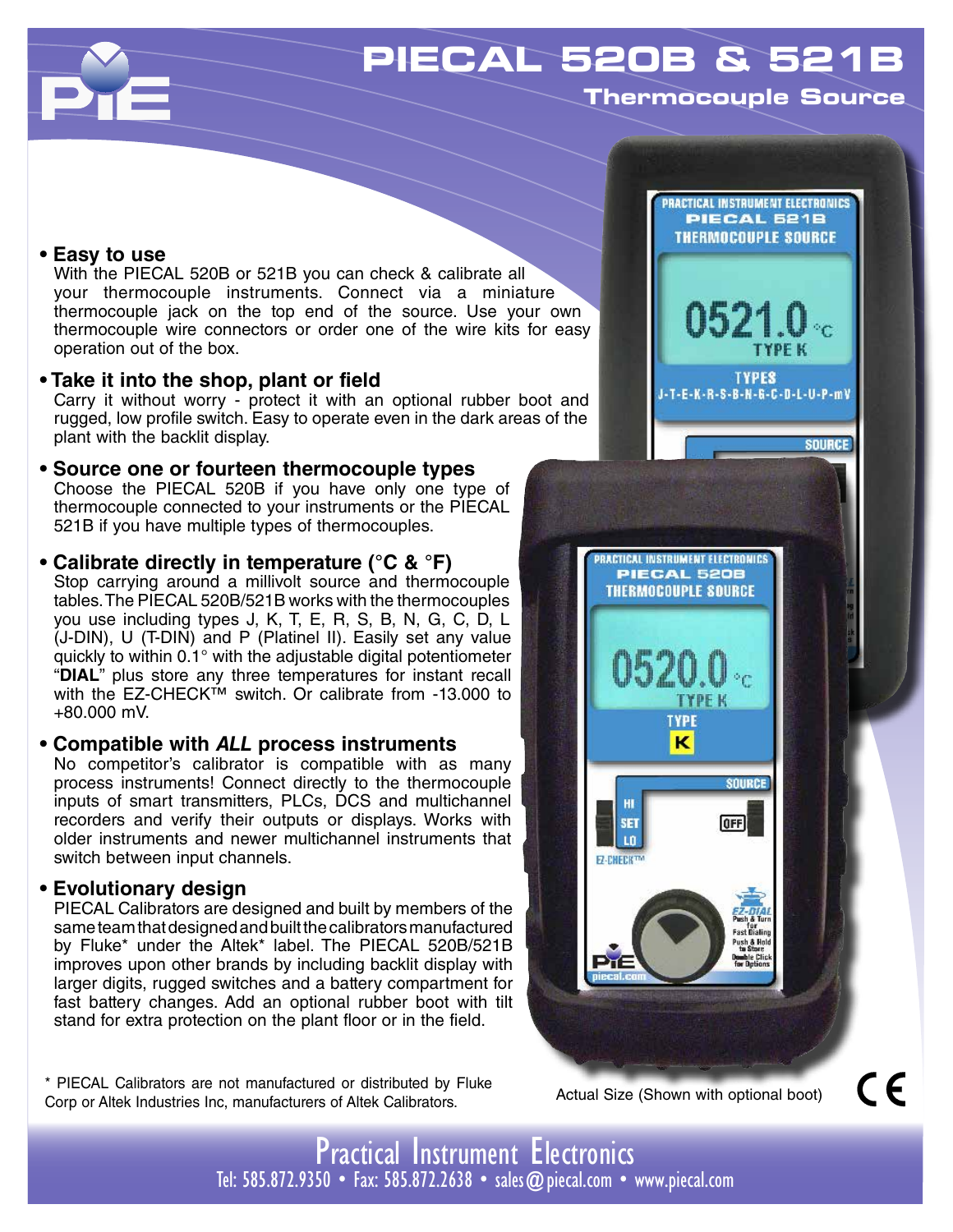# **PIECAL 520B/521B Specifications**

#### (Unless otherwise indicated all specifications are rated from a nominal 23°C, 70% RH for 1 year from calibration)

| General                                         |                                                             |
|-------------------------------------------------|-------------------------------------------------------------|
| Accuracy                                        | $\pm (0.015\% \text{ of Reading} + 0.009 \text{ mV})$       |
| Cold Junction Compensation                      | $\pm$ 0.45°F ( $\pm$ 0.25 °C)                               |
| Millivolt Range                                 | -13.000 to 80.000 mV                                        |
| Operating Temp. Range                           | -25 to 60 °C (-10 to 140 °F)                                |
| Relative Humidity Range                         | 10 % ≤RH ≤90 % (0 to 35 °C), Non-condensing                 |
|                                                 | 10 % $\leq$ RH $\leq$ 70 % (35 to 60 °C), Non-condensing    |
| <b>Size</b>                                     | $4.96 \times 2.73 \times 1.79$ in, 126 x 69 x 45 mm (LxWxH) |
| <b>With Boot</b>                                | $5.67 \times 3.06 \times 2.05$ in, 144 x 78 x 52 mm (LxWxH) |
| Weight                                          | 8.4 ounces, 0.24 kg (including batteries)                   |
| <b>With Boot</b>                                | 11 ounces, 0.32 kg (including batteries)                    |
| <b>Batteries</b>                                | Four "AA" Alkaline 1.5V (LR6)                               |
| <b>Battery Life</b>                             | 50 Hours; Low Battery indication with I hour life left      |
| Optional NiMh                                   | 120 VAC for North America Only; charger, four               |
| Rechargeable battery kit                        | NiMh batteries, AC & DC cords [Part # 020-0103]             |
| Protection against<br>misconnection<br>seconds) | Over-voltage protection to 60V dc (rated for 30             |

Display **High contrast graphic liquid crystal display. LED** backlighting for use in low lit areas.

| <b>Source</b>         |                                                           |  |
|-----------------------|-----------------------------------------------------------|--|
| Output Impedance      | $< 0.3$ Ohms                                              |  |
| <b>Source Current</b> | > 20 mA (drives 80 mV into 10 Ohms)                       |  |
| <b>Noise</b>          | $\leq$ 4 microvolts p-p for frequencies of 10 Hz or below |  |
| Temp coeff. in mV     | 50 PPM/degree C of range                                  |  |

# **T/C Degrees C Range °C Degrees F Range °F T/C Material J** -200.0 to -180.0  $\pm 0.5^\circ$  -346.0 to -292.0  $\pm 0.9^\circ$  +Iron  $-180.0$  to  $-50.0$   $\pm 0.4^{\circ}$   $-292.0$  to  $-58.0$   $\pm 0.7^{\circ}$   $\pm 0.7^{\circ}$   $\pm 0.0$  + Connstantan  $-50.0$  to 500.0  $\left| \begin{array}{c} \pm 0.3^{\circ} \end{array} \right|$   $-58.0$  to 932.0  $\left| \begin{array}{c} \pm 0.5^{\circ} \end{array} \right|$ 500.0 to 1200,0  $\left| 10.4^\circ \right|$  932.0 to 2192.0  $\left| 10.7^\circ \right|$ **K** -230.0 to -100.0 ±0.8° -382.0 to -148.0 ±1.4° + Chromel®  $-100.0$  to 1050.0  $\pm 0.4^\circ$   $-148.0$  to 1922.0  $\pm 0.7^\circ$  -Alumel® 1050.0 to 1371.1  $\vert$   $\pm 0.5^\circ$  | 1922.0 to 2500.0 |  $\pm 0.9^\circ$ **T**  $\begin{array}{|c|c|c|c|c|c|c|c|} \hline \end{array}$  -260.0 to -200.0  $\begin{array}{|c|c|c|c|c|c|c|c|} \hline \end{array}$  -436.0 to -328.0  $\begin{array}{|c|c|c|c|c|c|c|c|} \hline \end{array}$  +Copper  $-200.0$  to  $-50.0$   $\pm 0.7^\circ$   $-328.0$  to  $-58.0$   $\pm 1.3^\circ$   $-$ Constantan  $-50.0$  to 0.0  $\left| \pm 0.4^{\circ} \right|$   $-58.0$  to 32.0  $\left| \pm 0.7^{\circ} \right|$ 0.0 to 400.0  $\left| \begin{array}{c} \pm 0.3^{\circ} \end{array} \right|$  32.0 to 752.0  $\left| \begin{array}{c} \pm 0.5^{\circ} \end{array} \right|$ **E**  $\begin{array}{|c|c|c|c|c|c|c|c|} \hline \end{array}$  -0.0  $\begin{array}{|c|c|c|c|c|c|c|c|} \hline \end{array}$  -400.0 to -328.0  $\begin{array}{|c|c|c|c|c|c|c|c|} \hline \end{array}$  +Chromel  $-200.0$  to  $-100.0$   $\left| \begin{array}{c} \pm 0.4^{\circ} \end{array} \right|$   $-328.0$  to  $-148.0$   $\left| \begin{array}{c} \pm 0.7^{\circ} \end{array} \right|$   $-constant$ an  $-100.0$  to 850.0  $\left| \begin{array}{c} 1.3^{\circ} \\ 0.3^{\circ} \end{array} \right|$  -148.0 to 1562.0  $\left| \begin{array}{c} 1.5^{\circ} \\ 0.5^{\circ} \end{array} \right|$ 850.0 to 1000.0  $\left| \begin{array}{c} \pm 0.4^\circ \end{array} \right|$  1562.0 to 1832.0  $\left| \begin{array}{c} \pm 0.7^\circ \end{array} \right|$ **R**  $\vert$  -13.3 to 250.0  $\vert$   $\pm$ 1.4°  $\vert$  -1.0 to 482.0  $\vert$   $\pm$ 2.5°  $\vert$   $\vert$  +Pt/13Rh 250.0 to 750.0  $\left| \begin{array}{c|c} \pm 0.8^{\circ} & \text{482.0 to 1382.0} \end{array} \right|$   $\left| \begin{array}{c|c} \pm 1.4^{\circ} & \text{Platinum} \end{array} \right|$ 750.0 to 1600.0  $\vert$   $\pm$ 0.7°  $\vert$  1382.0 to 2192.0  $\vert$   $\pm$ 1.3° 1600.0 to 1767.8  $\vert$  ±0.8°  $\vert$  2192.0 to 3214.0  $\vert$  ±1.4° **S** -18.3 to 100.0  $\pm 1.4^\circ$  -1.0 to 212.0  $\pm 2.5^\circ$  +Pt/10Rh 100.0 to 400.0  $\left| \begin{array}{c|c} \pm 1.0^{\circ} & \text{212.0 to } 752.0 & \pm 1.8^{\circ} \end{array} \right|$  -Platinum 400.0 to 1700.0  $\left| \begin{array}{c} \pm 0.8^{\circ} \end{array} \right|$  752.0 to 3092.0  $\left| \begin{array}{c} \pm 1.4^{\circ} \end{array} \right|$ 1700.0 to 1767.8  $\vert$   $\pm 0.9^\circ$  3092.0 to 3214.0  $\vert$   $\pm 1.6^\circ$ **B** 315.6 to 550.0  $\pm 2.0^{\circ}$  600 to 1022.0  $\pm 3.6^{\circ}$  +Pt/30Rh  $\frac{1}{250.0}$  to 900.0  $\frac{1}{21.3°}$  1022.0 to 1652.0  $\frac{1}{22.3°}$  Pt/6Rh

900.0 to 1150.0  $\left| \begin{array}{c} \pm 0.9^{\circ} \end{array} \right|$  1652.0 to 2102.0  $\left| \begin{array}{c} \pm 1.6^{\circ} \end{array} \right|$ 1150.0 to 1820.0  $\vert$   $\pm 0.8^\circ$  2102.0 to 3308.0  $\vert$   $\pm 1.5^\circ$ 

# **Ranges & Accuracies**

| T/C          | Degrees C<br>Range | °C                | <b>Degrees F</b><br>Range | °F                | T/C<br><b>Material</b> |
|--------------|--------------------|-------------------|---------------------------|-------------------|------------------------|
| N            | -230.0 to -180.0   | ±1.2°             | -382.0 to -292.0          | ±2.2°             | +Nicrosil              |
|              | -180.0 to -50.0    | $±0.7^{\circ}$    | -292.0 to -58.0           | $±1.3^\circ$      | -Nisil                 |
|              | -50.0 to 1100.0    | $±0.4^{\circ}$    | -58.0 to 2012.0           | ±0.7°             |                        |
|              | 1100.0 to 1300.0   | $±0.5^{\circ}$    | 2012.0 to 2372.0          | $±0.9^{\circ}$    |                        |
|              |                    |                   |                           |                   |                        |
| G            | 100.0 to 150.0     | $±1.4^\circ$      | 212.0 to 302.0            | $±2.5^{\circ}$    | +Tungsten              |
| (W)          | 150.0 to 400.0     | $±1.0^\circ$      | 302.0 to 752.0            | $±1.8^\circ$      | $-W26/Re$              |
|              | 400.0 to 1700.0    | $±0.6^{\circ}$    | 752.0 to 3092.0           | $±1.1^{\circ}$    |                        |
|              | 1700.0 to 2320.0   | $\pm 0.9^{\circ}$ | 3092.0 to 4208.0          | $±1.6^{\circ}$    |                        |
|              |                    |                   |                           |                   |                        |
| C            | $-1.1$ to $1500$   | $±0.7^{\circ}$    | 30.0 to 2372.0            | $±1.3^\circ$      | $+W5/Re$               |
| (W5)         | 1500 to 1900       | $±0.8^{\circ}$    | 2372.0 to 3452.0          | $±1.4^\circ$      | $-W26/Re$              |
|              | 1900.0 to 2100.0   | $±0.9^{\circ}$    | 3452.0 to 3812.0          | $±1.6^{\circ}$    |                        |
|              | 2100.0 to 2320.0   | $±1.1^{\circ}$    | 3812.0 to 4208.0          | $±2.0^{\circ}$    |                        |
|              |                    |                   |                           |                   |                        |
| D            | $-1.0$ to $50.0$   | $±0.8^\circ$      | 30.0 to 122.0             | $±1.4^{\circ}$    | $+W3/Re$               |
|              | 50.0 to 1400.0     | $±0.6^\circ$      | 122.0 to 2552.0           | $±1.3^\circ$      | $-W25/Re$              |
|              | 1400.0 to 1800.0   | $±0.7^{\circ}$    | 2552.0 to 3272.0          | $±1.3^\circ$      |                        |
|              | 1800.0 to 2320.0   | $±1.1^{\circ}$    | 3272.0 to 4208.0          | $±2.0^\circ$      |                        |
|              |                    |                   |                           |                   |                        |
| P            | -217.8 to -150.0   | $±0.8^\circ$      | -360.0 to -238.0          | $±1.4^\circ$      | +Pd55/Pt31/            |
|              | -150.0 to -50.0    | $±0.6^\circ$      | -238.0 to -58.0           | ±1.1°             | Au14<br>-Au65/Pd35     |
|              | -50.0 to 1000.0    | $\pm 0.4^{\circ}$ | -58.0 to 1832.0           | ±0.7°             |                        |
|              | 1000.0 to 1395.0   | $±0.5^{\circ}$    | 1832.0 to 2543.0          | $±0.9^\circ$      |                        |
|              |                    |                   |                           |                   |                        |
| L            | -200.0 to -50.0    | $±0.4^{\circ}$    | -328.0 to -58.0           | ±0.7°             | +Iron                  |
| <b>J-DIN</b> | -50.0 to 500.0     | $±0.3^\circ$      | -58.0 to 932.0            | $\pm 0.5^{\circ}$ | -Connstantan           |
|              | 500.0 to 750.0     | $±0.4^{\circ}$    | 932.0 to 1382.0           | ±0.7°             |                        |
|              |                    |                   |                           |                   |                        |
| U            | -200.0 to -75.0    | $±0.5^{\circ}$    | -328.0 to -103.0          | $±0.9^{\circ}$    | +Copper                |
| <b>T-DIN</b> | -75.0 to 100.0     | $±0.4^{\circ}$    | -103.0 to 212.0           | ±0.7°             | -Constantan            |
|              | 100.0 to 600.0     | $±0.3^{\circ}$    | 212.0 to 1112.0           | $±0.5^\circ$      |                        |

(Cold Junction Accuracy not included)